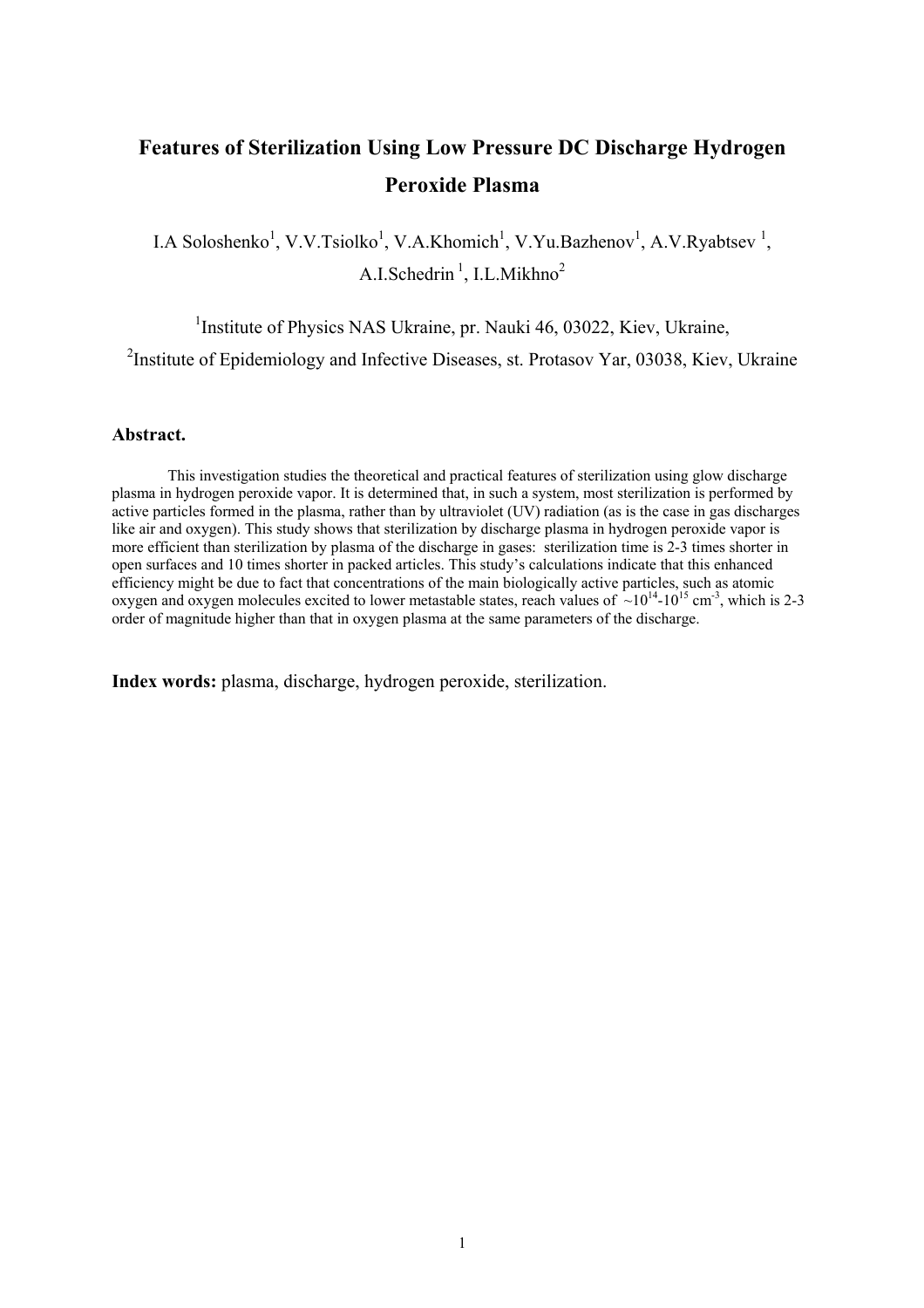## **1. Introduction.**

In modern medical practice, a wide variety of heat-sensitive instruments and materials is used that requires cold sterilization techniques. Up to now, sterilization of such articles was performed by means of toxic gases—pure ethylene oxide or its mixture with fluorochlorocarbons. This sterilization technique requires a long aeration process (up to 24 hours) and, importantly, creates a serious threat for both personnel and the environment. For these reasons, development of new cold sterilization techniques is extremely problematic. One of the most serious current alternatives of gaseous sterilization is the use of gas discharge plasma as a sterilizing agent. The plasma technique is advantageous because, as chemically active medium, plasma is formed by excitation, dissociation, and ionization of any gaseous or vaporous substance, including non-toxic substances and even inert gases. Such active particles exist only while the discharge glows, and they disappear almost immediately after turning off the discharge. These two circumstances completely solve the problem of safety and ecology.

For an unbiased estimation of the efficiency and application range of the plasma sterilization technique, it is necessary to first investigate the main sterilizing factors of gas discharge plasma. In recent studies [1, 2], the factors determining sterilizing action of DC glow discharge plasma [3] in oxygen, air, carbon dioxide gas, hydrogen, argon, nitrogen and their mixtures were studied both theoretically and experimentally. These investigations show that the main role in plasma sterilization of open surfaces is performed by the plasma's UV radiation, whereas sterilization of the instruments having complex shape is determined by action of electrically neutral chemically active plasma particles.

Other recent studies [4, 5] have investigated the features of the use of flowing afterglow of microwave gas discharge for efficient inactivation of bacterial spores. These studies show that, in such systems, atomic oxygen and UV radiation from flowing afterglow are both required for effective sterilization of microorganisms and their residuals. However, as has been shown in a third group of studies [6, 7], the discharges in hydrogen peroxide are more promising than that in gases. In accordance to these studies, the present research is devoted to experimental and theoretical investigation of the main sterilizing factors of the plasma of DC glow discharge in hydrogen peroxide vapor. Unlike this third group of studies, our investigations are performed with essentially higher concentrations of hydrogen peroxide and with another kind of discharge.

#### **2. Experimental technique and methods**.

This investigation employed a chamber volume of 25 liters, and the following sterilization algorithm was used:

- 1. The chamber was evacuated by a forevacuum pump down to pressure lower than 0.1 Torr.
- 2. The pump was turned off, and the hydrogen peroxide aqueous solution vapor (with either 30% or 60% concentration) was supplied to the chamber.
- 3. The chamber was then evacuated down to an operating pressure of  $\sim$  0.2 Torr, and the DC discharge was ignited for the sterilization duration. (Density of the power  $W_d$  introduced into the discharge was varied from 0.001 to 0.01 W/cc.)

Supply of hydrogen peroxide aqueous solution vapor into the preliminarily evacuated chamber was performed in two ways. In the first case, a  $H<sub>2</sub>O<sub>2</sub>$  solution was injected into the chamber at the pressure of several atmospheres using a special nozzle. Dispersion of the solution reached the desired concentration, filling the chamber with vapor within 5-10 seconds. Shields mounted on the nozzle prevented direct contact of the  $H_2O_2$ solution droplets with sterilized articles. In the second case, evaporation occurred within a special evaporator. The evaporator consisted of a massive hollow cylinder (70 mm long by 10 mm in diameter) heated up to 70-80 $\degree$  C. The hydrogen peroxide solution was supplied into one end of the evaporator, entering the chamber as a vapor. The maximum amount of solution to be evaporated was estimated using the amount of vapor required to create a saturated vapor pressure in the chamber. For  $30\%$  H<sub>2</sub>O<sub>2</sub> aqueous solution, this amount comprised about 0.5 ml with the chamber walls at  $20^{\circ}$  C.

The evacuation time—the time the chamber filled with vapor of  $H_2O_2$  solution to the point of operating pressure at ~0.1-0.3 Torr—never exceeded one minute. During the sterilization process, the working pressure was maintained at this level due to evaporation of hydrogen peroxide and water from the chamber walls with simultaneous decrease of pumping out rate. The sterilization time was counted starting from the moment of discharge ignition. Density of power  $W_d$  introduced into the discharge was varied from 0.001 to 0.01 W/cc.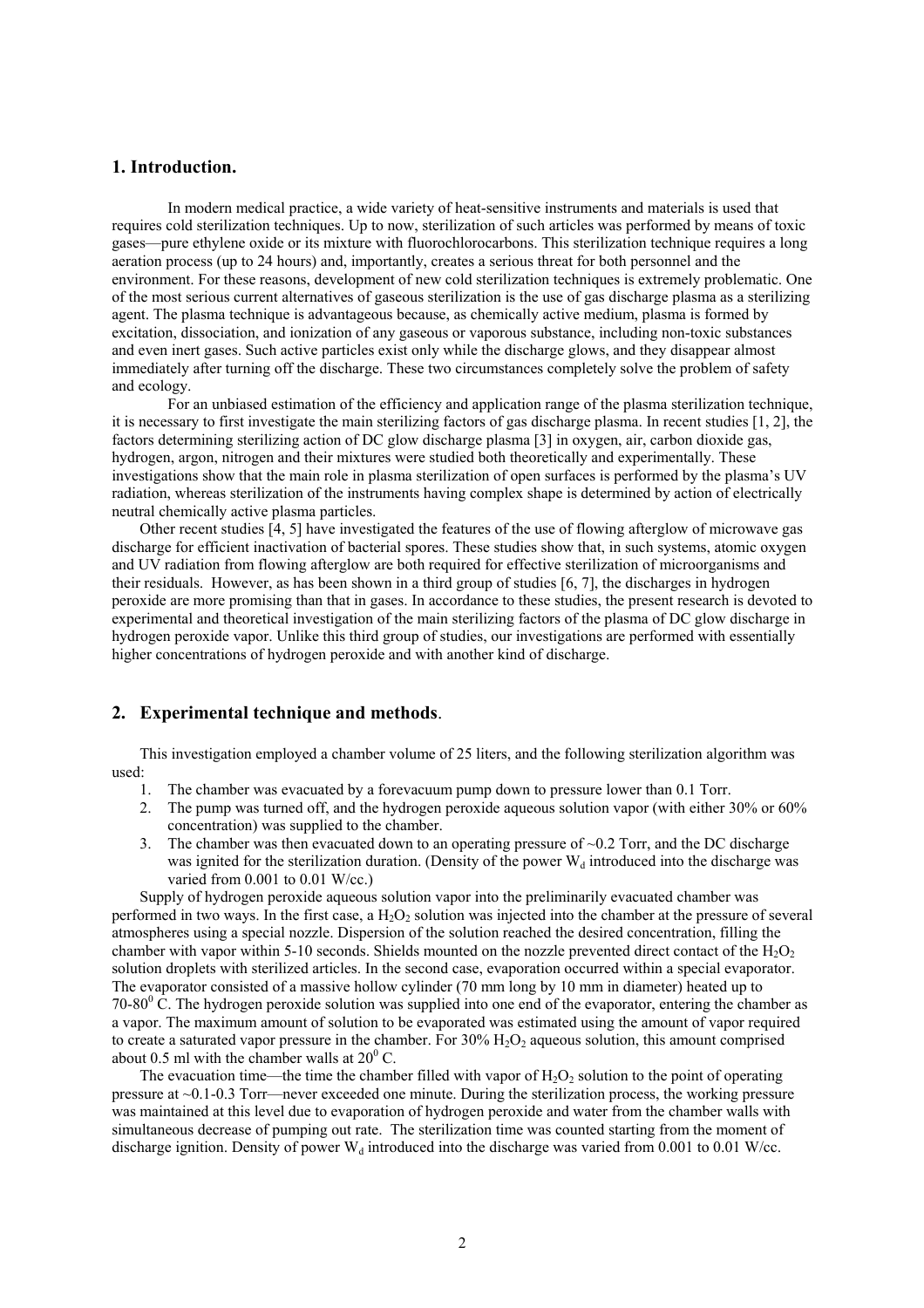Metallic Petri dishes with internal surface of  $\sim 10 \text{ cm}^2$  were used as test-objects. Medical studies have been performed using spores of Bac. subtilis and Bac. stearothermophilus as the most resistant kinds of microorganisms.

## **3. Experimental results**.

Since hydrogen peroxide is itself an efficient sterilizing agent, the first series of our experiments determined the role of hydrogen peroxide molecules in the overall sterilizing features of the plasma. The relative contributions of pure plasma sterilizing factors—UV radiation and biologically active particles formed in the plasma—were also determined. For that purpose, three groups of test objects were used: the first group was exposed only to hydrogen peroxide vapor; the second group was exposed to the combined action of hydrogen peroxide vapor and plasma; and the third group was exposed only to the UV radiation of the plasma. (In the last group, the test objects were vacuum covered by a filter made of KU-1 quartz, so that neither peroxide vapor nor active plasma particles could penetrate to the contaminated surface.) In figure 1, survival curves of the spores (depending on the number of survived spores on the sterilization time) are presented for three these cases. This illustration shows that the use of plasma decreases the sterilization time by about 3 times, as compared to sterilization by only hydrogen peroxide vapor. It should be noted that actual role of hydrogen peroxide molecules in sterilization is yet smaller since, as it will be shown below, they burn away in the discharge rather quickly and are converted to other particles (including biologically active ones in result of electron hits). The figure also shows that, unlike the case of plasma discharges in gases [1,2], ultraviolet radiation in this system does not contribute greatly. It is also important to note that sterilization time of open surfaces by plasma of the discharge in peroxide vapor is 2-3 times less than when using the discharge plasma in oxygen, which is the most efficient gaseous medium.

The second set of experiments was devoted to studying the efficiency of sterilization of articles packed in porous paper (which is used in gaseous sterilization technique), and also to sterilization of articles having complex shapes (particularly probes, catheters, etc.). Figure 2 illustrates survival curves obtained by sterilization of test objects packed in paper TPT-0260 (Type 1073-B Tyvek) with various doses of injected 30% H<sub>2</sub>O<sub>2</sub> solution (and various concentrations of peroxide in the chamber, respectively). This figure demonstrates that, with the initial growth of peroxide dose evaporated in the chamber from 0.125 to 0.5 ml, the sterilization time decreases quickly, and with further dose increase up to 1.0 ml, the sterilization time remains practically unchanged. One possible reason for this is the saturation of the packaging paper by water vapor, which decreases the paper's penetrability. The experiments performed with injection of the same hydrogen peroxide amount by means of water solutions having various peroxide concentrations indirectly confirms these results.

Figure 3 illustrates the survival curves obtained at sterilization of the test objects packed in paper TPT-260 (Type 1073-B Tyvek) by oxygen and peroxide (using  $30\%$  H<sub>2</sub>O<sub>2</sub> solution) plasmas at various powers introduced into the discharge. The figure shows that the sterilization time for packed articles in hydrogen peroxide use is about 10 times less than that in oxygen use. The figure also suggests that sterilization time decreases essentially with the growth of power introduced into the discharge. However, the surface temperature of typical articles made of plastics (catheters, endoscopes, etc.) indicate that specific power increase above the level of 0.01 W/cc is unreasonable, because it leads to heating processed articles over  $50-55^{\circ}$  C.

Figure 4 illustrates survival curves obtained at sterilization of test objects packed in paper TPT-0260 (Type 1073-B Tyvek) by hydrogen peroxide with supply of 0.25 ml 60% H2O2 solution (7.5 mg/l concentration) for various powers introduced into the discharge. Comparison of survival curves in figures 3 and 4 shows that, in spite the fact that peroxide concentrations in the chamber were practically the same, sterilization efficiency in 60% solution injection was essentially higher. A possible reason for this effect is that the saturation of packaging paper by water vapor, which decreases its penetrability for particles formed in the plasma.

The accomplished experiments have shown that:

- 1. The main role in sterilization of open surfaces by plasma of the discharge in hydrogen peroxide solution vapor is performed by active particles formed in the plasma, not by UV radiation of the plasma.
- 2. Sterilization by hydrogen peroxide plasma is more efficient than sterilization by plasma of the discharge in oxygen, especially for packed articles and articles with complex shapes.
- 3. Optimal specific power introduced into the discharge comprises about  $0.01 \text{ W/cm}^3$ .
- 4. Efficiency of sterilization by hydrogen peroxide plasma depends not only on power introduced into the discharge and peroxide dose, but also on concentration of  $H_2O_2$  solution injected into the chamber.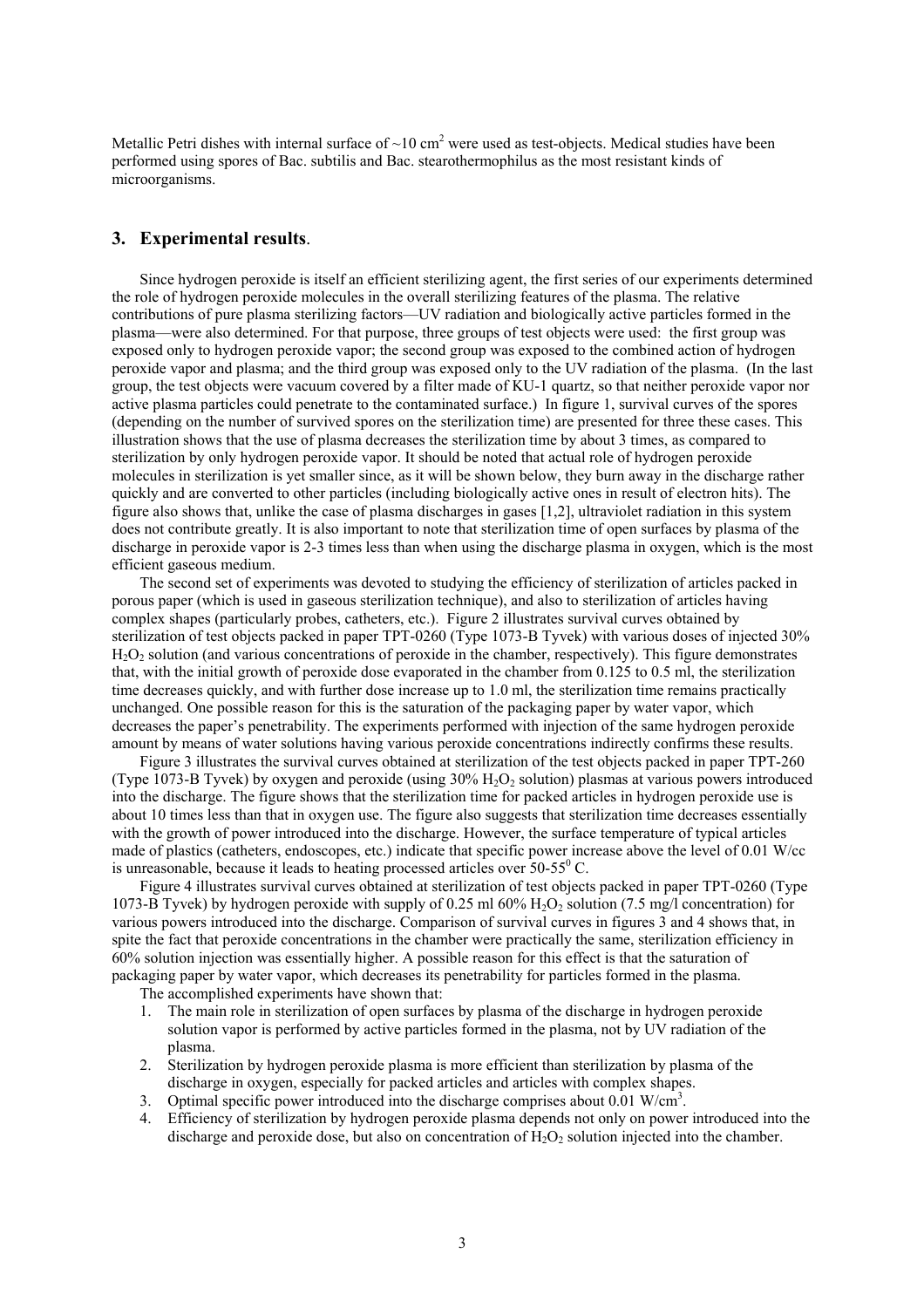#### **4. Results of computer simulation.**

We have calculated the plasma component content for used discharge in order to determine the kind of active particles, which define sterilizing features of hydrogen peroxide plasma. This calculation was performed on a basis of kinetic equations, which were solved together with the Boltzman equation, using scheme described in existing research [2]. Elementary processes, which were taken into consideration while modeling the component content, are presented in table 1. At present time, there are practically no experimental data in the literature regarding cross sections of interaction between electrons and hydrogen peroxide molecules. For this reason cross, sections of non-elastic scattering of electrons on  $H_2O_2$  molecules were calculated by Thompson-Gryzinski formulas [9, 10]. Values of rate constants for molecular processes were taken from several accepted studies [11-13].

Figure 5 shows temporal evolution of neutral components of the mixture for the discharge parameters  $W_d = 0.01$  W/cc,  $P = 0.1$  Torr used in the experiment. The ratio of initial concentrations of hydrogen peroxide and water vapors corresponded to the saturation pressures of these components over the surface of 60% aqueous solution of hydrogen peroxide at  $20^{\circ}$  C. As figure 5 illustrates, decomposition of hydrogen peroxide is completed in about 1 second because of the low dissociation energy of the  $H_2O_2$  molecule (energy needed to break a HO-OH bond is  $\sim$ 2.2 eV, and that needed to break a HO<sub>2</sub>-H bond is  $\sim$ 3.8 eV). Final products of H<sub>2</sub>O<sub>2</sub> decomposition are oxygen and hydrogen molecules, and the concentrations of these molecules become equal to the initial hydrogen peroxide density. Among biologically active particles, as well as in case of the discharge in oxygen, oxygen atoms and oxygen molecules excited to the initial metastable levels ( $\varepsilon$  = 0.98 and 1.64 eV) demonstrate the highest concentrations. However, their concentration in hydrogen peroxide plasma is 2-3 order of magnitude higher than those with the discharge in oxygen. This difference is due to two reasons: 1) low bond energies in H<sub>2</sub>O<sub>2</sub> molecule; 2) essentially higher concentrations of electrons possessing energies in 1-6 eV range in hydrogen peroxide plasma. The difference between electron energy distribution functions (EEDF) in two those media is due to the following circumstances. As it was shown in [14], EEDF in oxygen discharge plasma is cut off at energies about 1-2 eV due to excitation of the lowest metastable electron levels of  $O_2$  molecule. As to plasma of the discharge in vapor of hydrogen peroxide aqueous solution, EEDF is determined first of all by properties of water molecules, because  $H_2O$  concentration in the discharge is essentially higher than concentrations of other particles, including  $O_2$ . In this case EEDF cutoff due to excitation of electron levels of water molecules occurs at energies  $\geq 6$  eV, which in turn results in generation rate growth for atomic oxygen and oxygen molecules excited to the lowest metastable states.

Thus on a basis of results of the calculations one can make the following conclusions:

- 1. Main sterilizing factors in hydrogen peroxide plasma are represented by oxygen atoms and oxygen molecules excited to the lowest metastable states.
- 2. High sterilization efficiency in hydrogen peroxide plasma, as compared to that in plasma of the discharge in the most efficient gaseous medium – oxygen, is due to fact that concentration of active particles in the first case is two to three orders of magnitude higher than that in the second case.
- 3. High concentration of active particles in hydrogen peroxide plasma is due to low bond energies in  $H_2O_2$ molecules and appropriate EEDF in hydrogen peroxide plasma.

It should be also noted that the sterilization efficiency in hydrogen peroxide plasma may be enhanced at the expense of fact that active plasma particles stimulate disintegration of hydrogen peroxide molecules adsorbed at surfaces of sterilized articles with formation of very active OH and OH<sub>2</sub> radicals. Such possibility occurs due to existence of a mechanism of undivided chain reaction of hydrogen peroxide disintegration at its interaction with OH and OH2 radicals. Formation of initial OH radical in this chain may occur, first of all, at coming oxygen atom to the surface of sterilized article by reaction (46) (see Table 1). Thus, the most probable chain of reactions at the surface is looking as follows:

> $O + H<sub>2</sub>O<sub>2</sub> \rightarrow OH + HO<sub>2</sub>$  $H_2O_2$  + OH  $\rightarrow$  H<sub>2</sub>O + HO<sub>2</sub>

$$
H_2O_2 + HO_2 \rightarrow H_2O + O_2 + OH
$$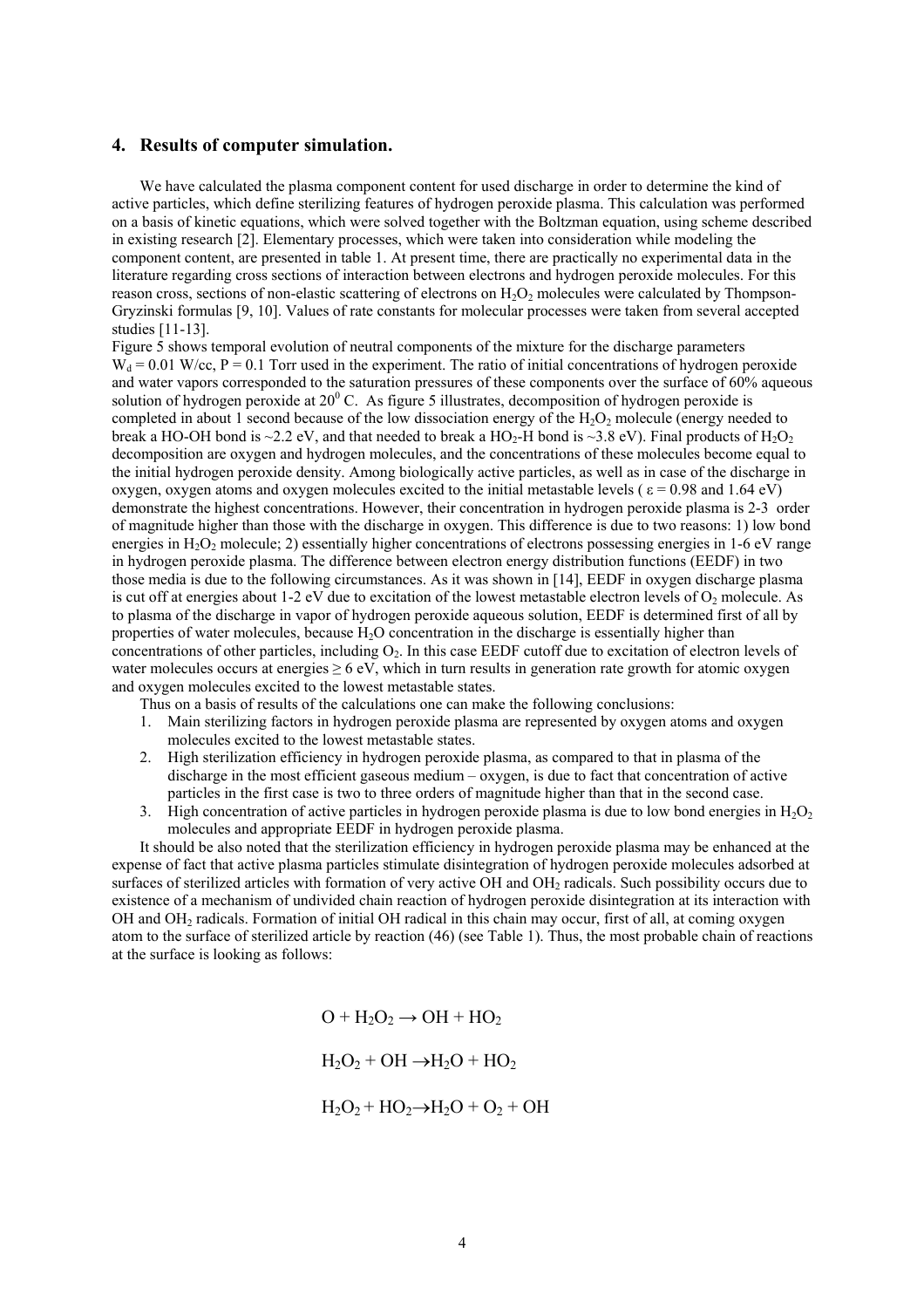Thus, action on microorganisms in hydrogen peroxide plasma can be provided not only by active particles generated in plasma volume, but as well by those created at the surface of sterilized article.

# **5. Acknowledgements.**

This work was supported by grant #57 of Science and Technology Center of Ukraine.

## **6. References.**

[1] I.O.Soloshenko, V.A.Khomich, V.V.Tsiolko et al, " Theoretical and experimental study of the factors of the sterilization of medical articles in low pressure glow discharge plasma'', in *Proceedings of the 14th International Symposium on Plasma Chemistry*, Prague, 1999, August 2-6, vol.V, pp.2551-2556.

[2] I.A.Soloshenko, V.V.Tsiolko, V.A.Khomich et al, " Sterilization of medical products in low-pressure glow discharges", *Plasma Physics Report*, vol.26, pp.792-800, 2000.

[3] V.A.Khomich, I.A.Soloshenko, V.V.Tsiolko, " Apparatus and process for dry sterilization of medical and dental devices and materials", US Patent 6,113,851 , issued Sept.5, 2000.

[4] S.Moreau, M.Moisan, M.Tabrizian et al, "Using the flowing afterglow of a plasma to inactivate Bacillus spore: Influence of the operating conditions", *J. Appl. Phys*, vol.88, no.2, pp.1166-1174, 2000.

[5] S.Moreau, M.Tabrizian, M.Moisan et al, "Optimal operative conditions leading to complete sterilization at low substrate temperature in plasma flowing afterglow", in *Proceedings of 12 International Colloquium on Plasma Processes*, Antibes, France, 1999.

[6] Addy T.O., '' Low temperature plasma a new sterilization technology for hospital application in sterilization of medical products'', in Morrissey R.F., Prokopenko Y.I. eds. *Proceedings of the International Kilmer memorial conference on the sterilization of medical products,* Polyscience Publications Inc., Morin Heights, Canada, 1989, pp.80-95.

[7] Szu-Min Lin, ''Inactivation of bacterial spores with radiacal generated by microwave and low temperature radio frequency discharges'', *DS dissertation,* University of Texas at Arlington, 1986.

[8] Paul T. Jacobs and Szu-Min Lin, ''Sterilization Processes Utilizing Low-Temperature Plasma'', in Block S.S. eds. *Disinfection, sterilization and preservation*, 5<sup>th</sup> ed., Philadelphia, Lippincott Williams & Wilkins, 2001, pp.747-763, (and appropriate references in it).

[9] M. Gryzinski, "Two-Particles Collisions. II. Coulomb Collisions in the Laboratory System of Coordinates", *Phys. Rev*., vol.138, no.2A, pp.322-335, 1965.

[10] M. Gryzinski, "Classical Theory of Atomic Collisins. I. Theory of Inelastic Collisions", *Phys. Rev*, vol.138, no.2A, pp.336-358, 1965.

[11] A.R.Ravishankara, P.H.Wine and J.M.Nicovich, "Pulsed laser photolysis study of the reaction between  $O(^{3}P)$  and HO<sub>2</sub> ", *J.Chem.Phys.*, vol.78, no.11, pp.6629-6639, 1983.

[12] Ghanshyam L.Vaghjiani and A.R.Ravishankara, " Photodissociation of H<sub>2</sub>O<sub>2</sub> and CH<sub>3</sub>OOH at 248 nm and 298 K: Quantum yields for OH,  $O(^3P)$  and  $H(^2S)$ ", *J.Chem.Phys.*, vol.92, no.2, pp.996-1003, 1990.

[13] Hwang, Kim and Rudd, "Electron-impact ionisation cross section", J*.Chem.Phys*., vol.104, no.8, pp.2956- 2966, 1996.

[14] V.Yu.Bazhenov, A.V.Ryabtsev, I.A.Soloshenko et al, "Investigation of the Electron Energy Distribution Function in Hollow-Cathode Glow Discharges in Nitrogen and Oxygen", *Plasma Physics Report*, v.27, pp.813-818, 2001.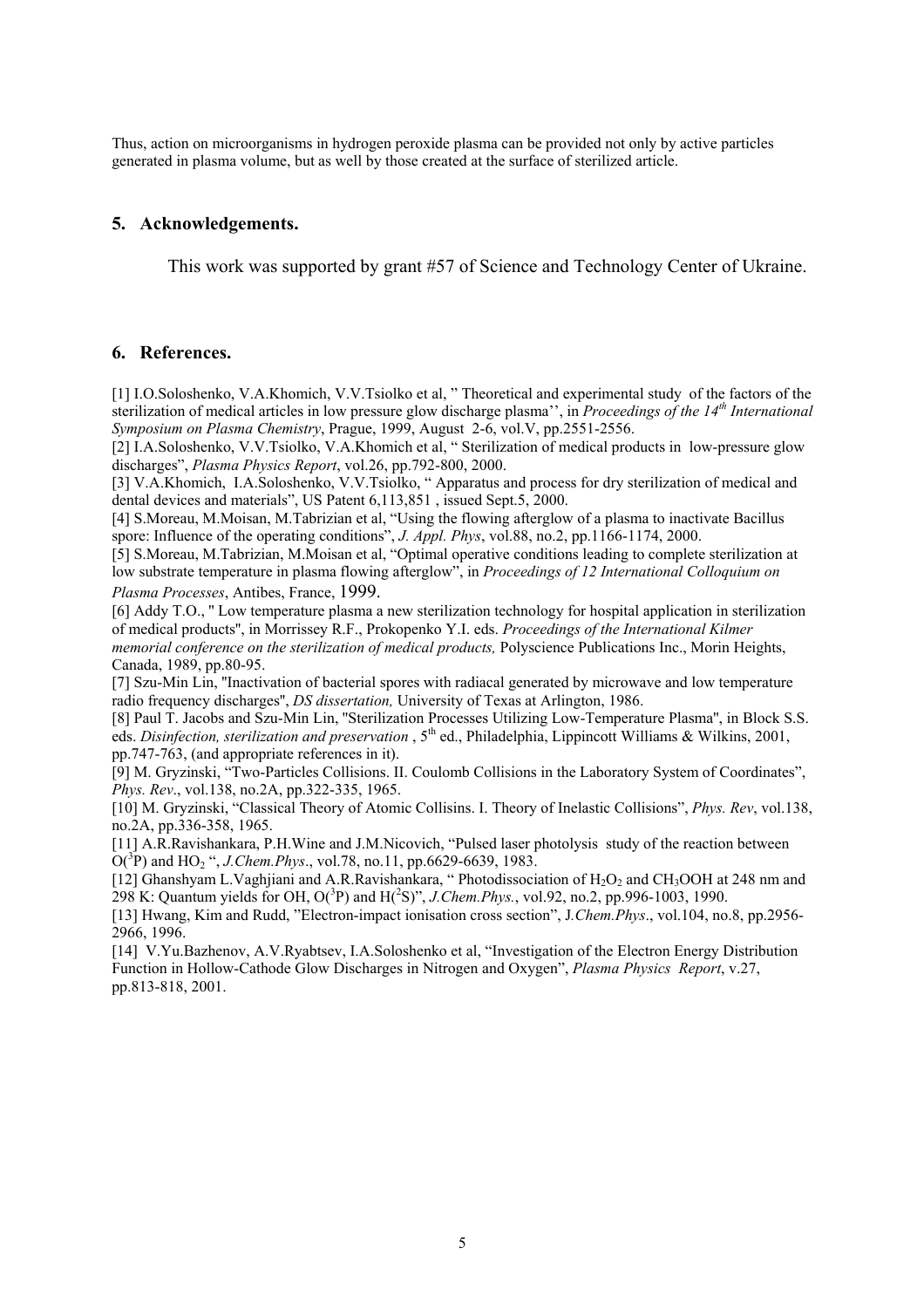| anie |  |
|------|--|
|      |  |

| <b>NN</b>               | Reaction                                    | Rate                                                                                                                                                                                                                                                                                                                                                                                                          |
|-------------------------|---------------------------------------------|---------------------------------------------------------------------------------------------------------------------------------------------------------------------------------------------------------------------------------------------------------------------------------------------------------------------------------------------------------------------------------------------------------------|
| $\mathbf{1}$            | $e + H_2O \rightarrow OH + H$               | $9.0 \cdot 10^{-15}$ cm <sup>3</sup> s <sup>-1</sup> *                                                                                                                                                                                                                                                                                                                                                        |
| $\overline{c}$          | $e + H_2O \rightarrow H_2 + O$              | $9.5 \cdot 10^{-16}$ cm <sup>3</sup> s <sup>-1</sup> *                                                                                                                                                                                                                                                                                                                                                        |
| $\overline{\mathbf{3}}$ | $e + H_2O \rightarrow H + OH$               | $3.1 \cdot 10^{-16}$ cm <sup>3</sup> s <sup>-1</sup> *                                                                                                                                                                                                                                                                                                                                                        |
| $\overline{4}$          | $e + H_2O_2 \rightarrow H_2O_2^+ + e + e$   |                                                                                                                                                                                                                                                                                                                                                                                                               |
| $\overline{5}$          | $e + H_2O_2 \rightarrow HO_2^+ + H + e + e$ | $\frac{3.2 \cdot 10^{-11} \text{ cm}^3 \text{s}^{-1} \times}{2.2 \cdot 10^{-11} \text{ cm}^3 \text{s}^{-1} \times}$                                                                                                                                                                                                                                                                                           |
| $\overline{6}$          | $e + H_2O_2 \rightarrow OH^+ + OH + e + e$  | $2.2 \cdot 10^{-11}$ cm <sup>3</sup> s <sup>-1</sup> *                                                                                                                                                                                                                                                                                                                                                        |
| $\overline{7}$          | $e + H_2O \rightarrow H_2O^+ + e + e$       | $2.4 \cdot 10^{-10}$ cm <sup>3</sup> s <sup>-1</sup> *                                                                                                                                                                                                                                                                                                                                                        |
| $\overline{8}$          | $e + H_2O \rightarrow H + OH + e$           | $\frac{1.11 \times 10^{-12} \text{ cm}^3 \text{s}^{-1} \cdot \text{m}}{6.8 \cdot 10^{-12} \text{ cm}^3 \text{s}^{-1} \cdot \text{m}}$                                                                                                                                                                                                                                                                         |
| 9                       | $e + H_2O \rightarrow H_2 + O + e$          | $7.2 \cdot 10^{-12}$ cm <sup>3</sup> s <sup>-1</sup> *                                                                                                                                                                                                                                                                                                                                                        |
| 10                      | $e + H_2O_2 \rightarrow OH + OH + e$        | $1.4 \cdot 10^{-9}$ cm <sup>3</sup> s <sup>-1</sup> *                                                                                                                                                                                                                                                                                                                                                         |
| 11                      | $e + H_2O_2 \rightarrow HO_2 + H + e$       | $\frac{3.1 \cdot 10^{-11} \text{ cm}^3 \text{s}^{-1} \times 1.44 \cdot 10^{-10} \text{ cm}^3 \text{s}^{-1} \times 3.6 \cdot 10^{-11} \text{ cm}^3 \text{s}^{-1} \times 1.44 \cdot 10^{-10} \text{ cm}^3 \text{s}^{-1} \times 1.44 \cdot 10^{-10} \text{ cm}^{-1} \times 1.44 \cdot 10^{-10} \text{ cm}^{-1} \times 1.44 \cdot 10^{-10} \text{ cm}^{-1} \times 1.44 \cdot 10^{-10} \text{ cm}^{-1} \times 1.4$ |
| 12                      | $O_2 + e \rightarrow O_2^+ + e + e$         |                                                                                                                                                                                                                                                                                                                                                                                                               |
| 13                      | $O_2(a) + e \rightarrow O_2^+ + e + e$      |                                                                                                                                                                                                                                                                                                                                                                                                               |
| 14                      | $O_2(b) + e \rightarrow O_2^+ + e + e$      | $3.8 \cdot 10^{-11}$ cm <sup>3</sup> s <sup>-1</sup> *                                                                                                                                                                                                                                                                                                                                                        |
| 15                      | $O + e \rightarrow O^+ + e + e$             | $\frac{1.44 \cdot 10^{-10} \text{ cm}^3 \text{s}^{-1} \times}{2.9 \cdot 10^{-11} \text{ cm}^3 \text{s}^{-1} \times}$                                                                                                                                                                                                                                                                                          |
| 16                      | $O(d) + e \rightarrow O^+ + e + e$          |                                                                                                                                                                                                                                                                                                                                                                                                               |
| 17                      | $O(s) + e \rightarrow O^+ + e + e$          | $3.8 \cdot 10^{-11}$ cm <sup>3</sup> s <sup>-1</sup> *                                                                                                                                                                                                                                                                                                                                                        |
| 18                      | $O_2 + e \rightarrow O_2(a) + e$            | $8.0 \cdot 10^{-12}$ cm <sup>3</sup> s <sup>-1</sup> *                                                                                                                                                                                                                                                                                                                                                        |
| 19                      | $O_2 + e \rightarrow O_2(b) + e$            | $6.7 \cdot 10^{-13}$ cm <sup>3</sup> s <sup>-1</sup> *                                                                                                                                                                                                                                                                                                                                                        |
| 20                      | $O + e \rightarrow O(d) + e$                | $2.\overline{3.10^9} \text{ cm}^3 \text{s}^{-1}$ *                                                                                                                                                                                                                                                                                                                                                            |
| 21                      | $O + e \rightarrow O(s) + e$                | $1.41 \cdot 10^{-11}$ cm <sup>3</sup> s <sup>-1</sup> *                                                                                                                                                                                                                                                                                                                                                       |
| 22                      | $O_2$ + e $\rightarrow$ O + O + e           | $2.2 \cdot 10^{-11}$ cm <sup>3</sup> s <sup>-1</sup> *                                                                                                                                                                                                                                                                                                                                                        |
| 23                      | $O_2^+$ + e $\rightarrow$ O + O             | $1.39 \cdot 10^{-8}$ cm <sup>3</sup> s <sup>-1</sup> *                                                                                                                                                                                                                                                                                                                                                        |
| 24                      | $O_2$ + e $\rightarrow$ O + O               | $3.5 \cdot 10^{-15}$ cm <sup>3</sup> s <sup>-1</sup> *                                                                                                                                                                                                                                                                                                                                                        |
| 25                      | $H_2 + e \rightarrow H_2^+ + e + e$         | $3.8 \cdot 10^{-12}$ cm <sup>3</sup> s <sup>-1</sup> *                                                                                                                                                                                                                                                                                                                                                        |
| 26                      | $H + e \rightarrow H^+ + e + e$             | $\frac{3.8 \cdot 10^{-12} \text{ cm}^3 \text{s}^{-1} \times}{1.9 \cdot 10^{-13} \text{ cm}^3 \text{s}^{-1} \times}$                                                                                                                                                                                                                                                                                           |
| $27\,$                  | $H_2$ + e $\rightarrow$ H + H + e           |                                                                                                                                                                                                                                                                                                                                                                                                               |
| 27                      | $H_2^+$ + e $\rightarrow$ H + H             | $1.39 \cdot 10^{-8}$ cm <sup>3</sup> s <sup>-1</sup> *                                                                                                                                                                                                                                                                                                                                                        |
| 28                      | $H_2 + e \rightarrow H^- + H$               | $6.8 \cdot 10^{-11}$ cm <sup>3</sup> s <sup>-1</sup> *                                                                                                                                                                                                                                                                                                                                                        |
| 29                      | $O^- + O_2 \rightarrow O_3 + e$             | $5.0 \cdot 10^{-15}$ cm <sup>3</sup> s <sup>-1</sup>                                                                                                                                                                                                                                                                                                                                                          |
| 30                      | $O^+ + O_2^+ + M \rightarrow O_3 + M$       | $2.0 \cdot 10^{-25}$ cm <sup>6</sup> s <sup>-1</sup>                                                                                                                                                                                                                                                                                                                                                          |
| 31                      | $O + O_2 + M \rightarrow O_3 + M$           | $6.9.10^{-34}$ cm <sup>6</sup> s <sup>-1</sup>                                                                                                                                                                                                                                                                                                                                                                |
| 32                      | $O+ O2(a) \rightarrow O3 + e$               | $5.0 \cdot 10^{-14}$ cm <sup>3</sup> s <sup>-1</sup>                                                                                                                                                                                                                                                                                                                                                          |
| 33                      | $O+ M+ \rightarrow O + M$                   | $8.0 \cdot 10^{-8}$ cm <sup>3</sup> s <sup>-1</sup>                                                                                                                                                                                                                                                                                                                                                           |
| 34                      | $0^-$ +e $\rightarrow$ 0 + e + e            | $4.7 \cdot 10^{-8}$ cm <sup>3</sup> s <sup>-1</sup>                                                                                                                                                                                                                                                                                                                                                           |
| 35                      | $O+ M \rightarrow O + M + e$                | $2.0 \cdot 10^{-10}$ cm <sup>3</sup> s <sup>-1</sup>                                                                                                                                                                                                                                                                                                                                                          |
| 36                      | $O^+ + O + M \rightarrow O_2^+ + M$         | $1.0 \cdot 10^{-32}$ cm <sup>6</sup> s <sup>-1</sup>                                                                                                                                                                                                                                                                                                                                                          |
| 37                      | $H^- + M^+ \rightarrow H + M$               | $8.0 \cdot 10^{-8}$ cm <sup>3</sup> s <sup>-1</sup>                                                                                                                                                                                                                                                                                                                                                           |
| 38                      | $H^- + e \rightarrow H + e + e$             | $5.36 \cdot 10^{-10}$ cm <sup>3</sup> s <sup>-1</sup>                                                                                                                                                                                                                                                                                                                                                         |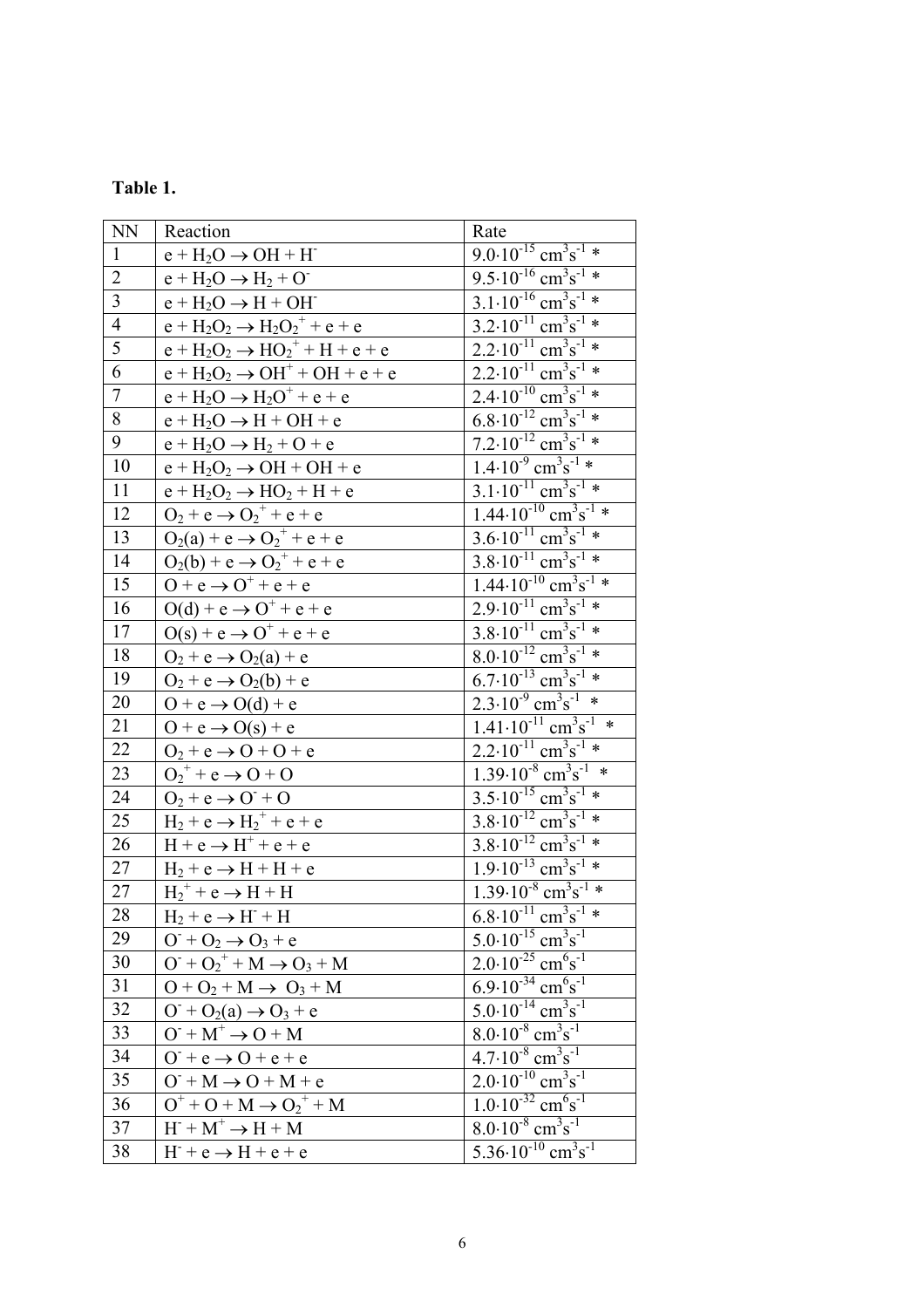| 38 | $H^+ + M \rightarrow H + M + e$                 | $2.8 \cdot 10^{-10}$ cm <sup>3</sup> s <sup>-1</sup>  |
|----|-------------------------------------------------|-------------------------------------------------------|
| 39 | $H^+ + H + M \rightarrow {H_2}^+ + M$           | $1.0 \cdot 10^{-34}$ cm <sup>6</sup> s <sup>-1</sup>  |
| 40 | $OH^- + M^+ \rightarrow OH + M$                 | $8.0 \cdot 10^{-8}$ cm <sup>3</sup> s <sup>-1</sup>   |
| 41 | $O + HO2 \rightarrow OH + O2$                   | $5.10^{-11}$ cm <sup>3</sup> s <sup>-1</sup>          |
| 42 | $H_2O_2 + hv \rightarrow OH + OH$               | $7.77 \cdot 10^{-6}$ s <sup>-1</sup>                  |
| 43 | $H_2O_2 + hv \rightarrow OH + OH$               | $3.87 \cdot 10^{-5}$ s <sup>-1</sup>                  |
| 44 | $O_3 + hv \rightarrow O(d) + O_2(a)$            | $9.07 \cdot 10^{-4}$ s <sup>-1</sup>                  |
| 45 | $O_3$ + hv $\rightarrow$ O + O <sub>2</sub>     | $1.0 \cdot 10^{-4}$ s <sup>-1</sup>                   |
| 46 | $O + H2O2 \rightarrow OH + HO2$                 | $1.45 \cdot 10^{-15}$ cm <sup>3</sup> s <sup>-1</sup> |
| 47 | $O + H2O2 \rightarrow H2O + O2$                 | $1.45 \cdot 10^{-15}$ cm <sup>3</sup> s <sup>-1</sup> |
| 48 | $O + OH \rightarrow O_2 + H$                    | $5.0 \cdot 10^{-11}$ cm <sup>3</sup> s <sup>-1</sup>  |
| 49 | $H_2O_2 + OH \rightarrow HO_2 + H_2O$           | $2.0 \cdot 10^{-12}$ cm <sup>3</sup> s <sup>-1</sup>  |
| 50 | $O(s) + H_2O \rightarrow O(d) + H_2O$           | $3.0 \cdot 10^{-10}$ cm <sup>3</sup> s <sup>-1</sup>  |
| 51 | $O(s) + H_2O \rightarrow O + H_2O$              | $3.0 \cdot 10^{-10}$ cm <sup>3</sup> s <sup>-1</sup>  |
| 52 | $O(s)$ + H <sub>2</sub> O $\rightarrow$ OH + OH | $3.0 \cdot 10^{-10}$ cm <sup>3</sup> s <sup>-1</sup>  |
| 52 | $O(s) + H_2O \rightarrow H_2 + O_2$             | $3.0 \cdot 10^{-10}$ cm <sup>3</sup> s <sup>-1</sup>  |
| 53 | $OH + HO2 \rightarrow H2O + O2$                 | $7.0 \cdot 10^{-11}$ cm <sup>3</sup> s <sup>-1</sup>  |
| 54 | $O(d) + O_3 \rightarrow O + O + O_2$            | $2.33 \cdot 10^{-10}$ cm <sup>3</sup> s <sup>-1</sup> |
| 55 | $O(d) + O_3 \rightarrow O_2 + O_2$              | $2.33 \cdot 10^{-10}$ cm <sup>3</sup> s <sup>-1</sup> |
| 56 | $O_2(b) + O_3 \rightarrow O + O_2 + O_2$        | $1.03 \cdot 10^{-11}$ cm <sup>3</sup> s <sup>-1</sup> |
| 57 | $O_2(b) + O_3 \rightarrow O_2(a) + O_3$         | $1.03 \cdot 10^{-11}$ cm <sup>3</sup> s <sup>-1</sup> |
| 58 | $OH + O_3 \rightarrow HO_2 + O_2$               | $7.55 \cdot 10^{-14}$ cm <sup>3</sup> s <sup>-1</sup> |
| 59 | $H + HO_2 \rightarrow H_2O_2$ <sup>*</sup>      | $9.0 \cdot 10^{-11}$ cm <sup>3</sup> s <sup>-1</sup>  |
| 60 | $H + HO2 \rightarrow OH + OH$                   | $9.0 \cdot 10^{-11}$ cm <sup>3</sup> s <sup>-1</sup>  |

\*- rates were calculated with the use of electron energy distribution function.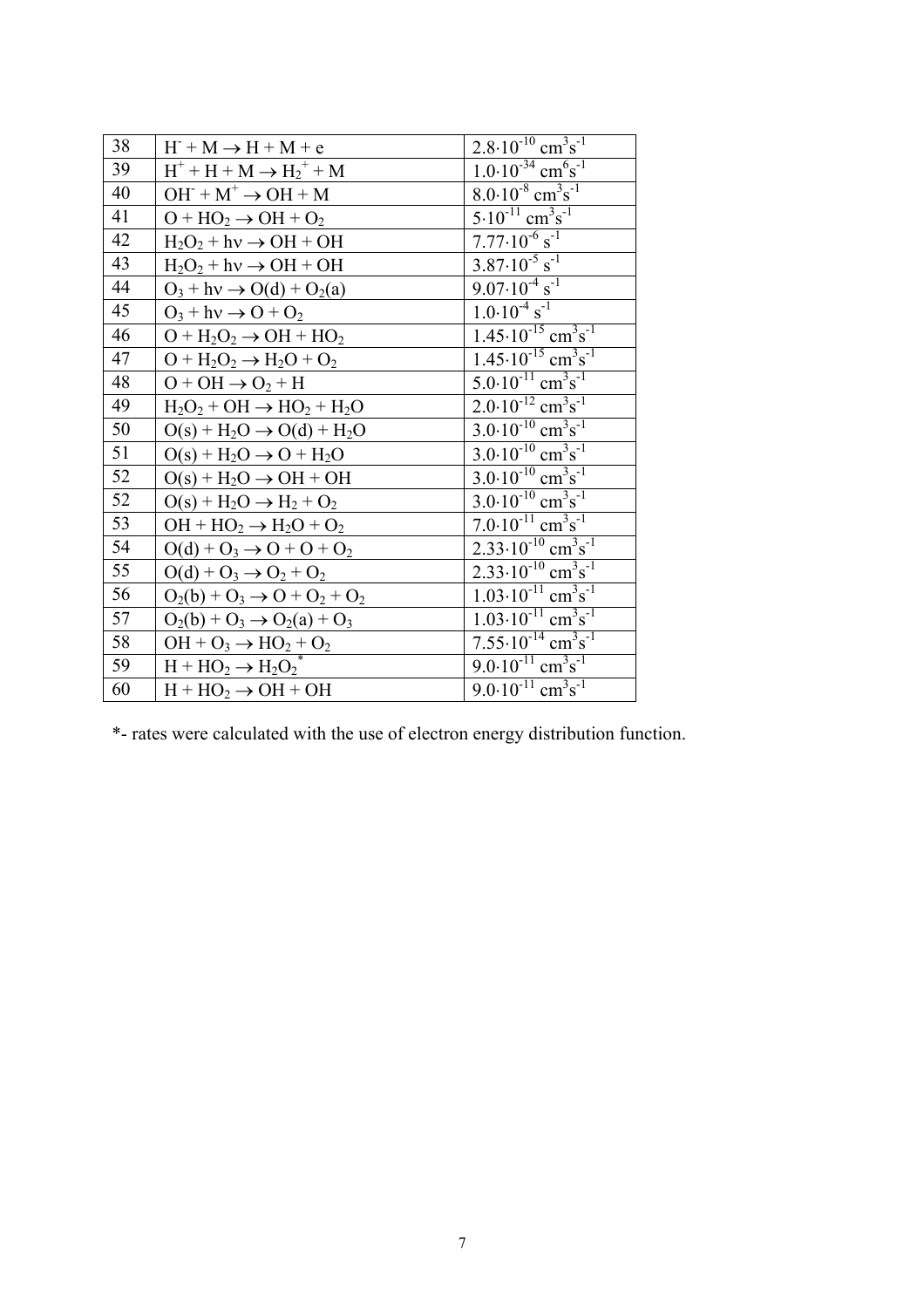#### **Figure captions.**

Figure 1. Survival curves for spores Bac. subtilis, obtained by colony count method during the sterilization of open surfaces on test objects using three methods: ultraviolet radiation of the plasma (curve 1), hydrogen peroxide vapor (curve 2), and joint action of discharge plasma and hydrogen peroxide vapor (curve 3).  $H_2O_2$  concentration in the chamber 6.75 mg/l (working medium dose - 0.5 ml 30% hydrogen peroxide),  $P \sim 0.2$  Torr,  $W_d = 0.003$  W/cm<sup>2</sup>. Initial bacterial loading  $10^7$  spores.

Figure 2. Survival curves for spores Bac. subtilis, obtained by colony count method during sterilization of test objects under paper TPT-0260 (Type 1073-B Tyvek), obtained with various doses of  $30\%$  H<sub>2</sub>O<sub>2</sub> solution injected into the chamber (various hydrogen peroxide concentrations in the chamber): 1 - 0.125 ml (1.7 mg/l), 2 - 0.5 ml (6.75 mg/l), 3 - 1.0 ml (13.5 mg/l). P ~ 0.2 Torr,  $W_d = 0.007$  W/cm<sup>3</sup>. Initial bacterial loading 10<sup>7</sup> spores.

Figure 3. Survival curves for spores Bac. subtilis, obtained by colony count method during sterilization of test objects under paper TPT-0260 (Type 1073-B Tyvek) by oxygen (curve 1) and peroxide (curves 2-5) plasmas at various powers, introduced into the discharge: 1 - W<sub>d</sub> = 0.003 W/cc, 2 - W<sub>d</sub> = 0.000 W/cc, 3 - W<sub>d</sub> = 0.003 W/cc, 4 - W<sub>d</sub> = 0.007 W/cc, 5 -  $W_d$  = 0.010 W/cc. Working medium dose injected into the chamber - 0.5 ml 30% hydrogen peroxide (6.75 mg/l concentration),  $P \sim 0.2$  Torr. Initial bacterial loading  $10^7$  spores.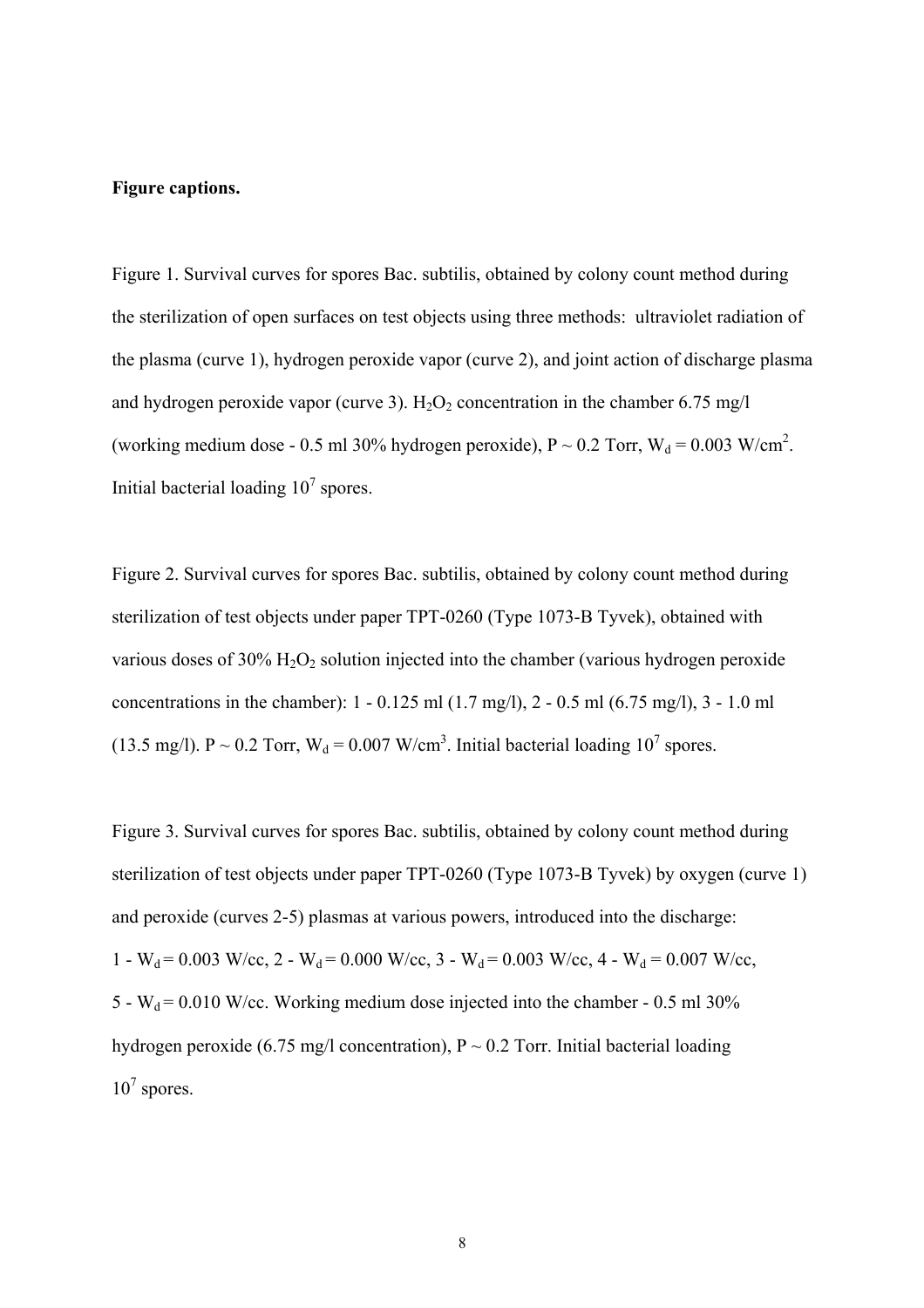Figure 4. Survival curves for spores Bac. subtilis, obtained by colony count method during sterilization of test objects under paper TPT-0260 (Type 1073-B Tyvek) with injection of 0.25 ml 60%  $H_2O_2$  solution (hydrogen peroxide concentration 7.5 mg/l) for various powers, introduced into the discharge:  $1 - W_d = 0.003$  W/cc,  $2 - W_d = 0.007$  W/cc,

3 - W<sub>d</sub> = 0.010 W/cc. P ~ 0.2 Torr. Initial bacterial loading 10<sup>7</sup> spores.

Figure 5. Temporal evolution of neutral plasma components of the discharge in vapor of 60% aqueous solution of hydrogen peroxide;  $W_d = 0.005$  W/cc, P = 0.1 Torr.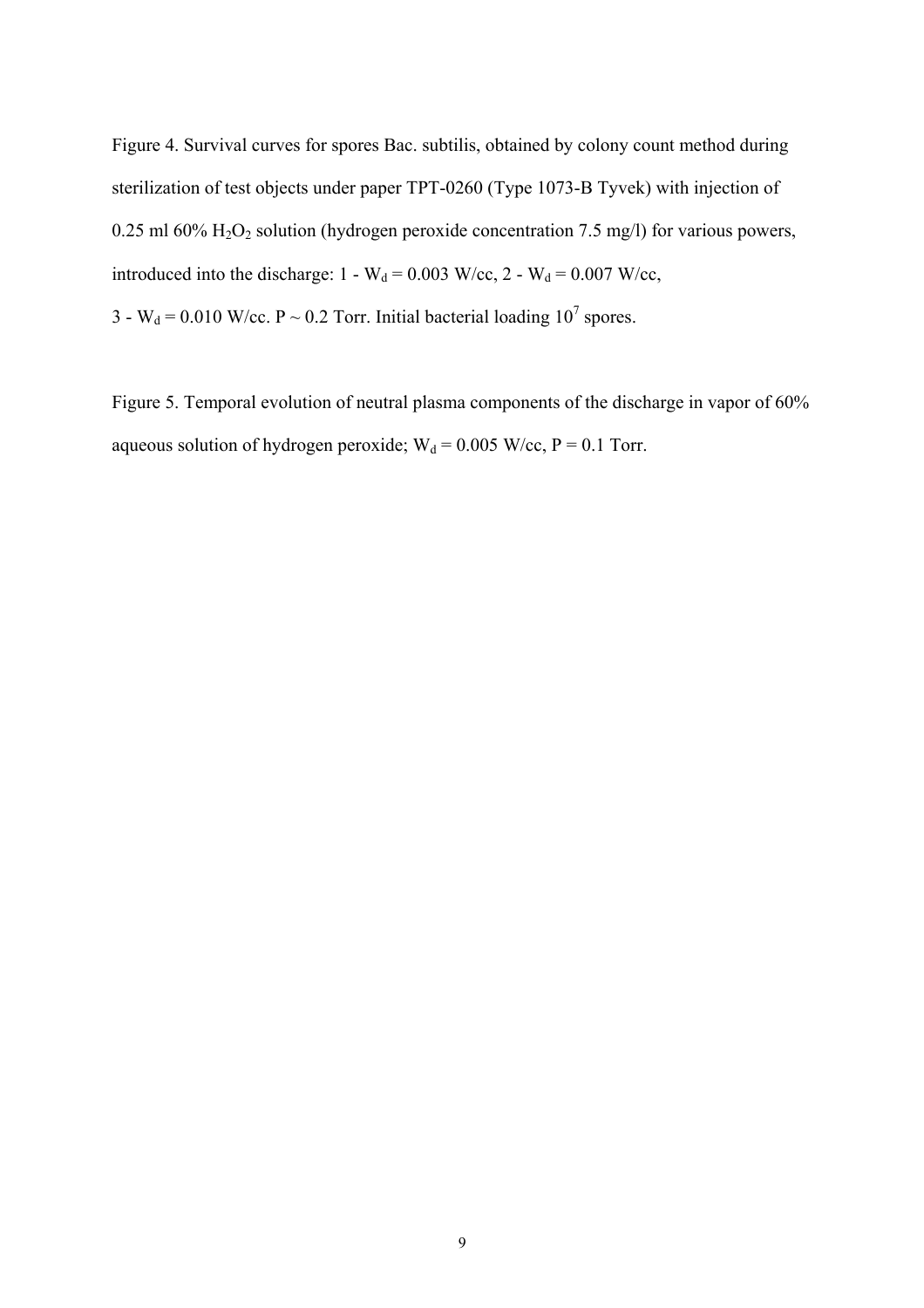

TOP

I.A.Soloshenko et.al. Figure 1.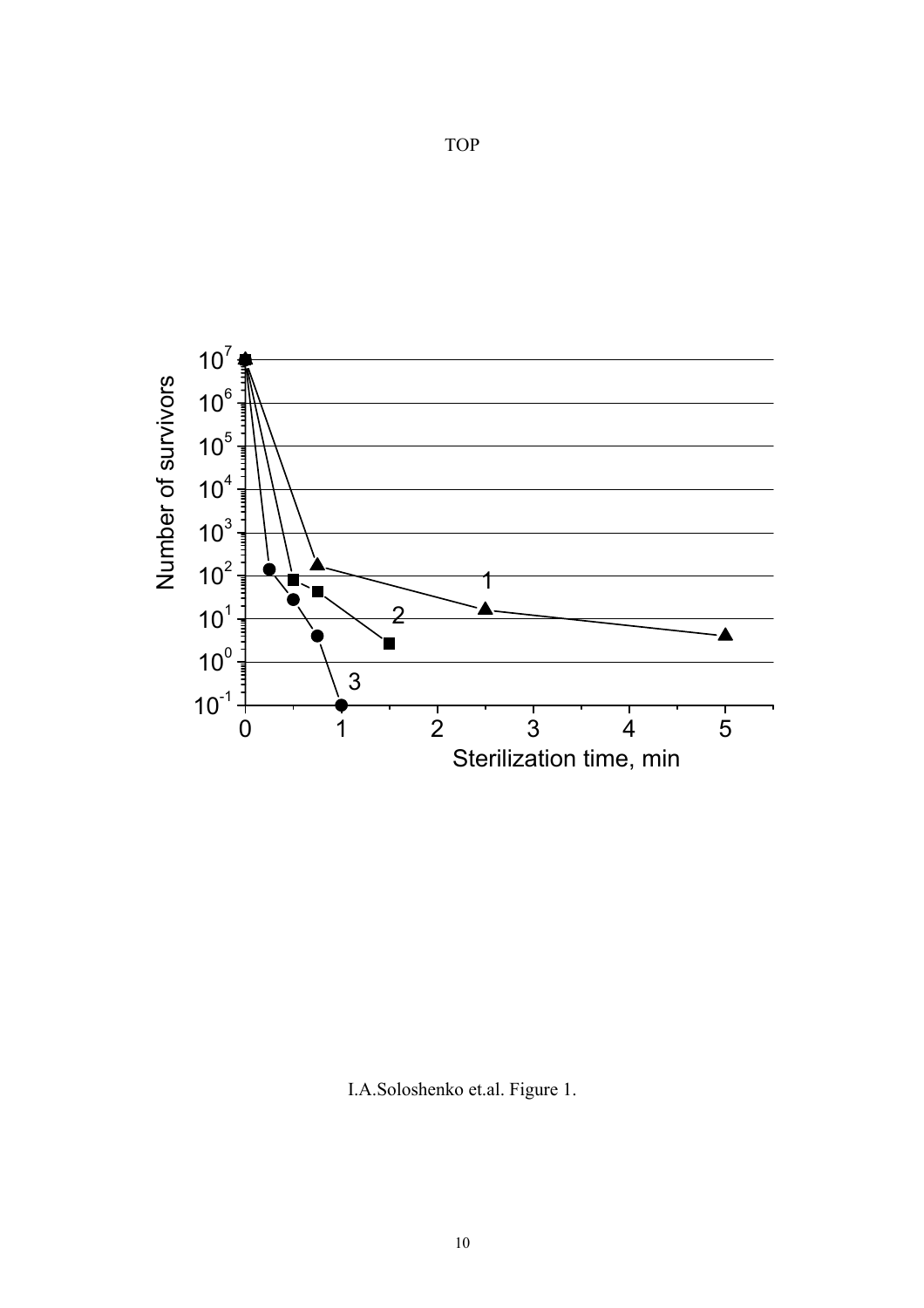

I.A.Soloshenko et.al. Figure 2.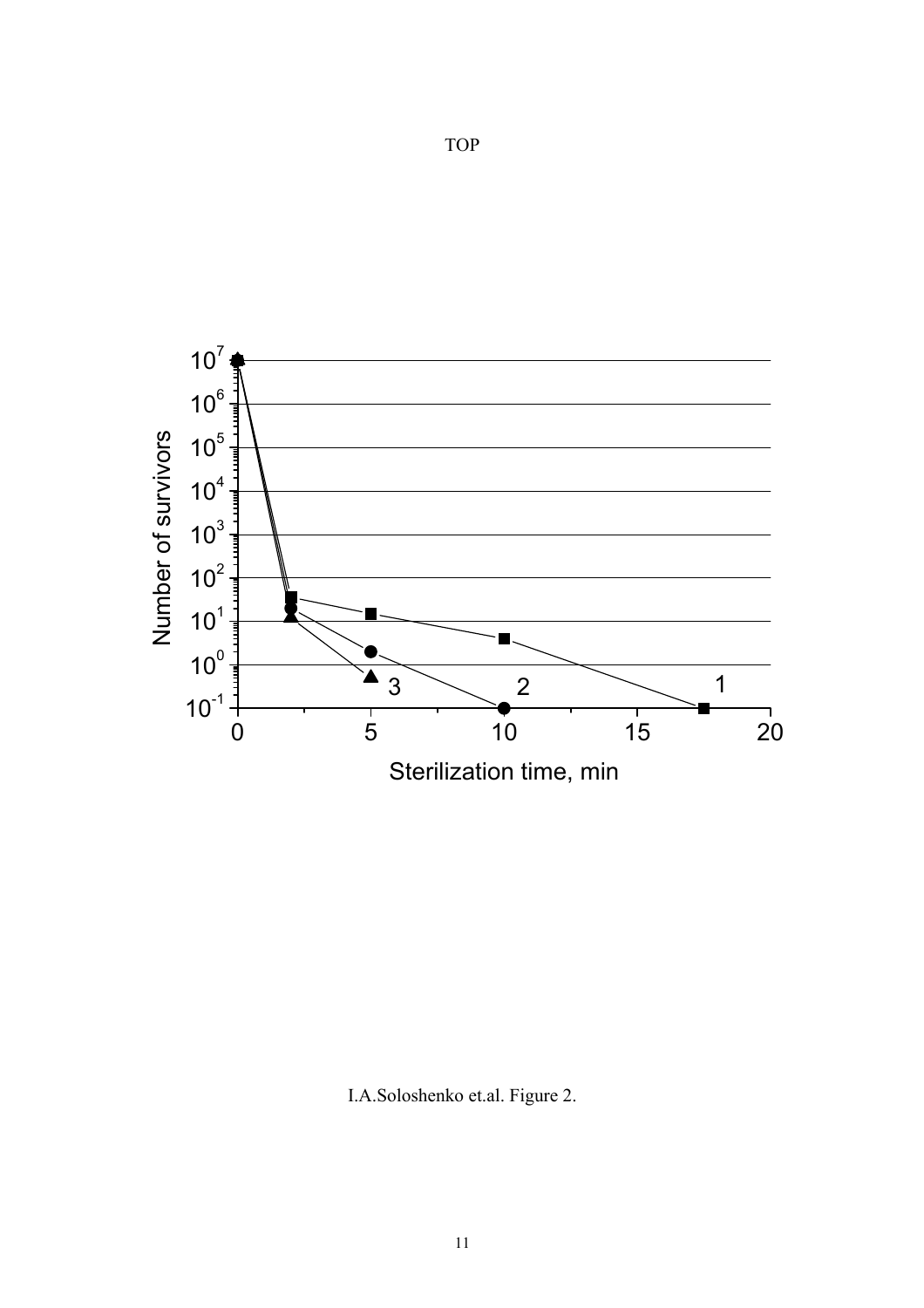

TOP

I.A.Soloshenko et.al. Figure 3.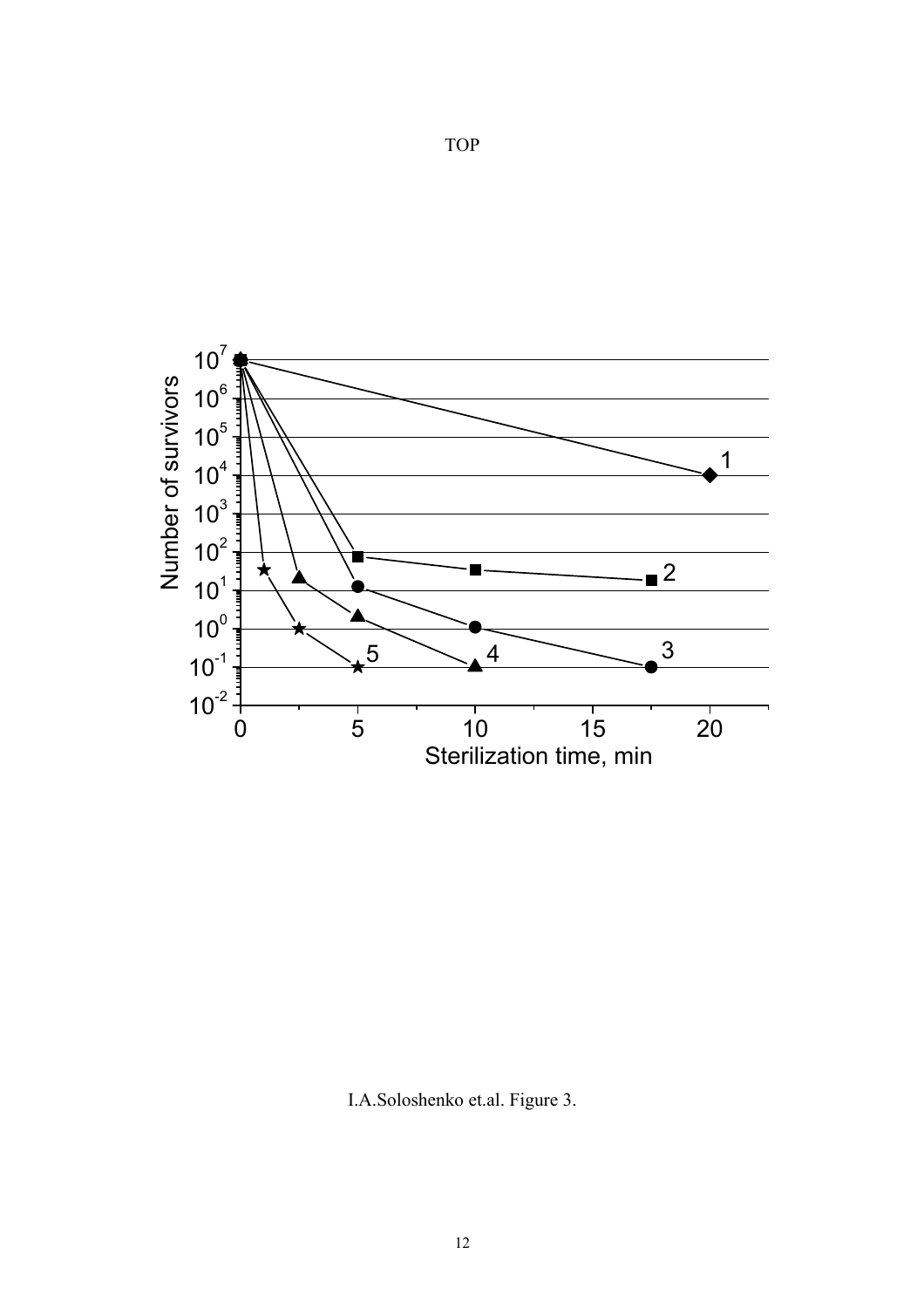